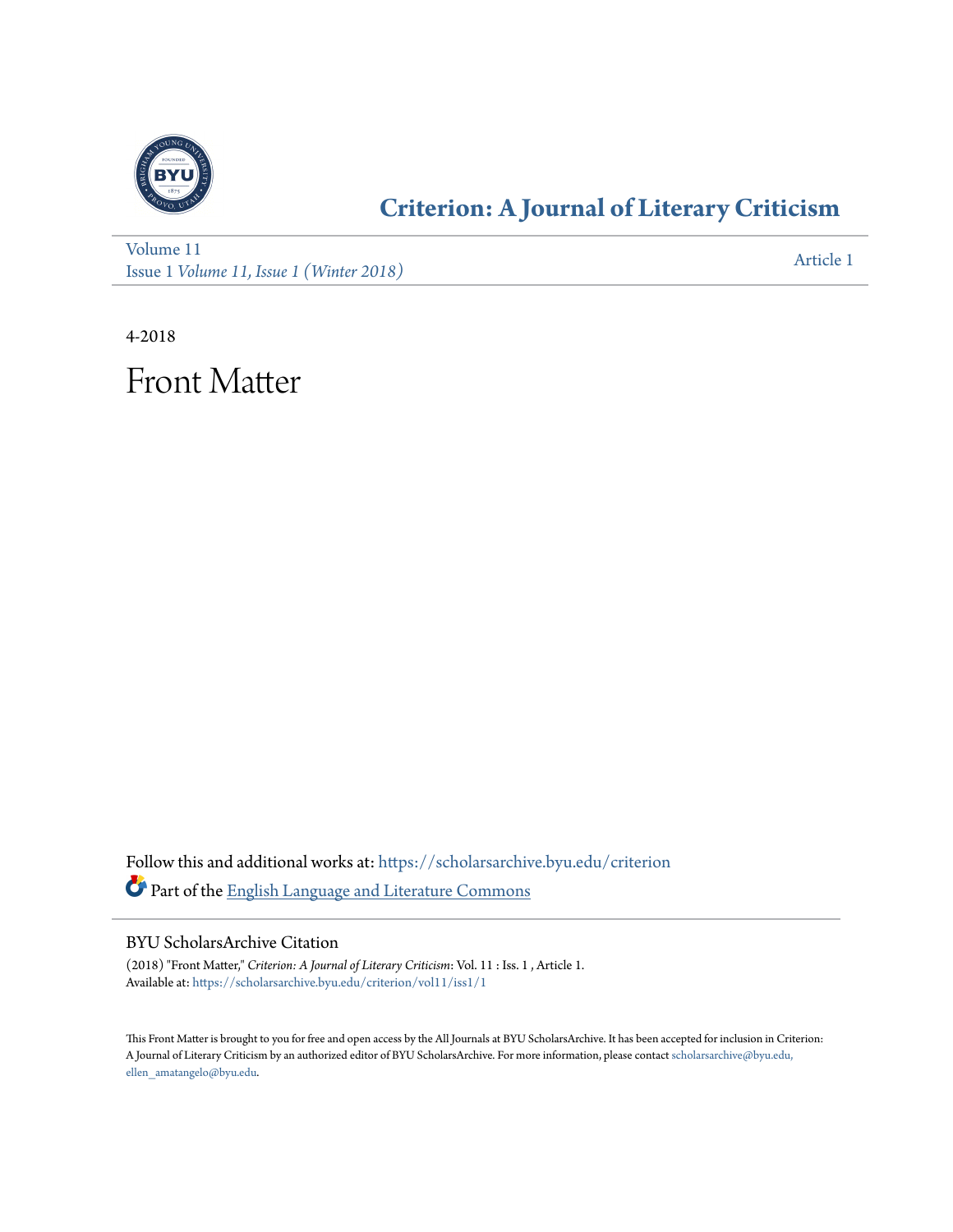## CRITERION

### A JOURNAL OF LITERARY CRITICISM

*"If you compare several representative passages of the greatest poetry you see how great is the variety of types of combination, and also how completely any semiethical criterion of 'sublimity' misses the mark. For it is not the 'greatness,' the intensity, of the emotions, the components, but the intensity of the artistic process, the pressure, so to speak, under which the fusion takes place, that counts."*

v T. S. Eliot, "Tradition and the Individual Talent"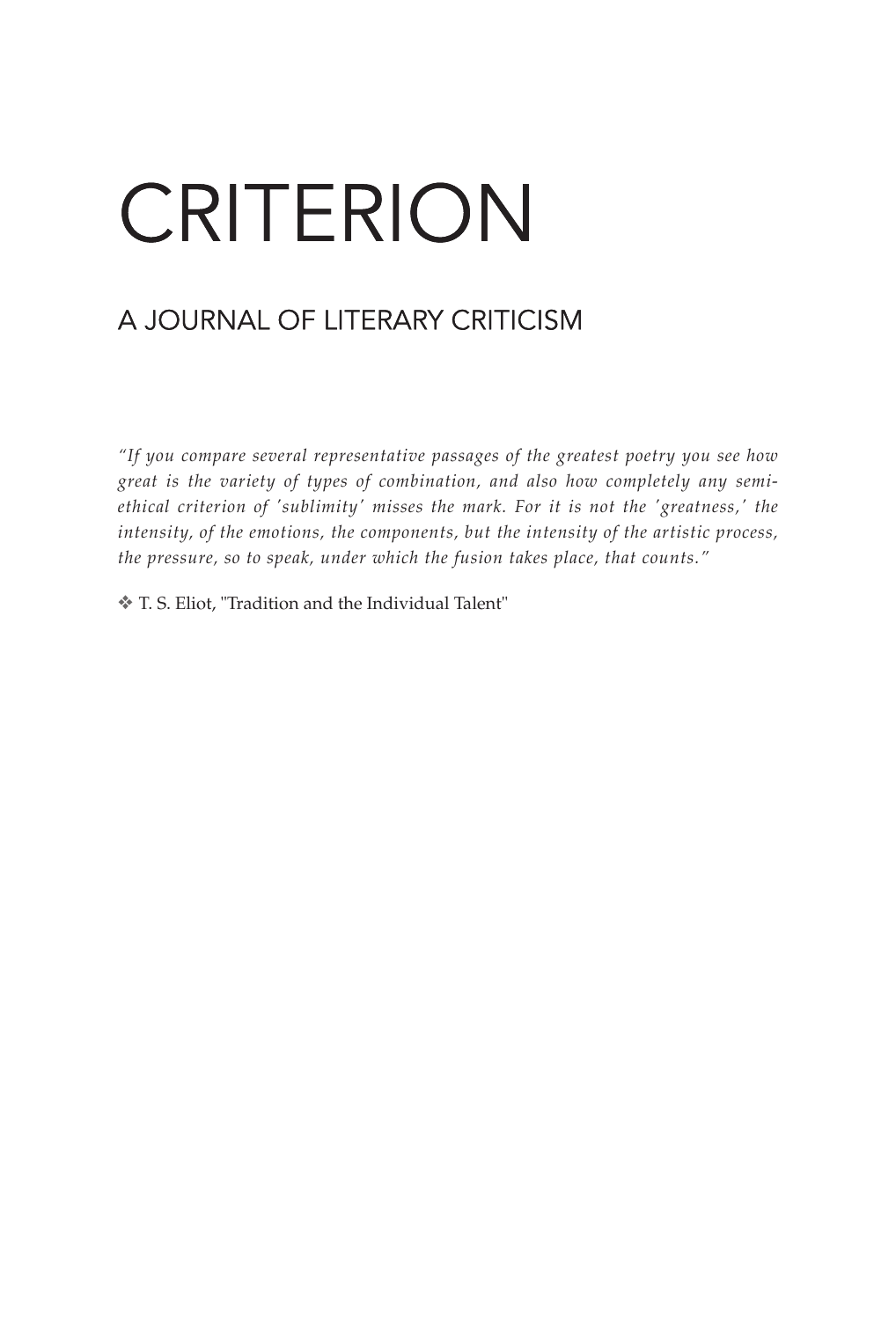*Criterion* is published by the BYU Department of English. The contents represent the opinions and beliefs of the authors and not necessarily those of the editors, staff, advisors, Brigham Young University, or its sponsoring institution, The Church of Jesus Christ of Latter-day Saints. See scholarsarchive.byu.edu/criterion for more information.

© Copyright 2018 All rights reserved. No part of this publication may be reproduced or transmitted in any form or by any means, electronic, mechanical, photocopying, recording, or others, without written permission of the publisher.

Printed by Brigham Young University Press. Provo, Utah, USA.

*Cover design by Elias Gold*